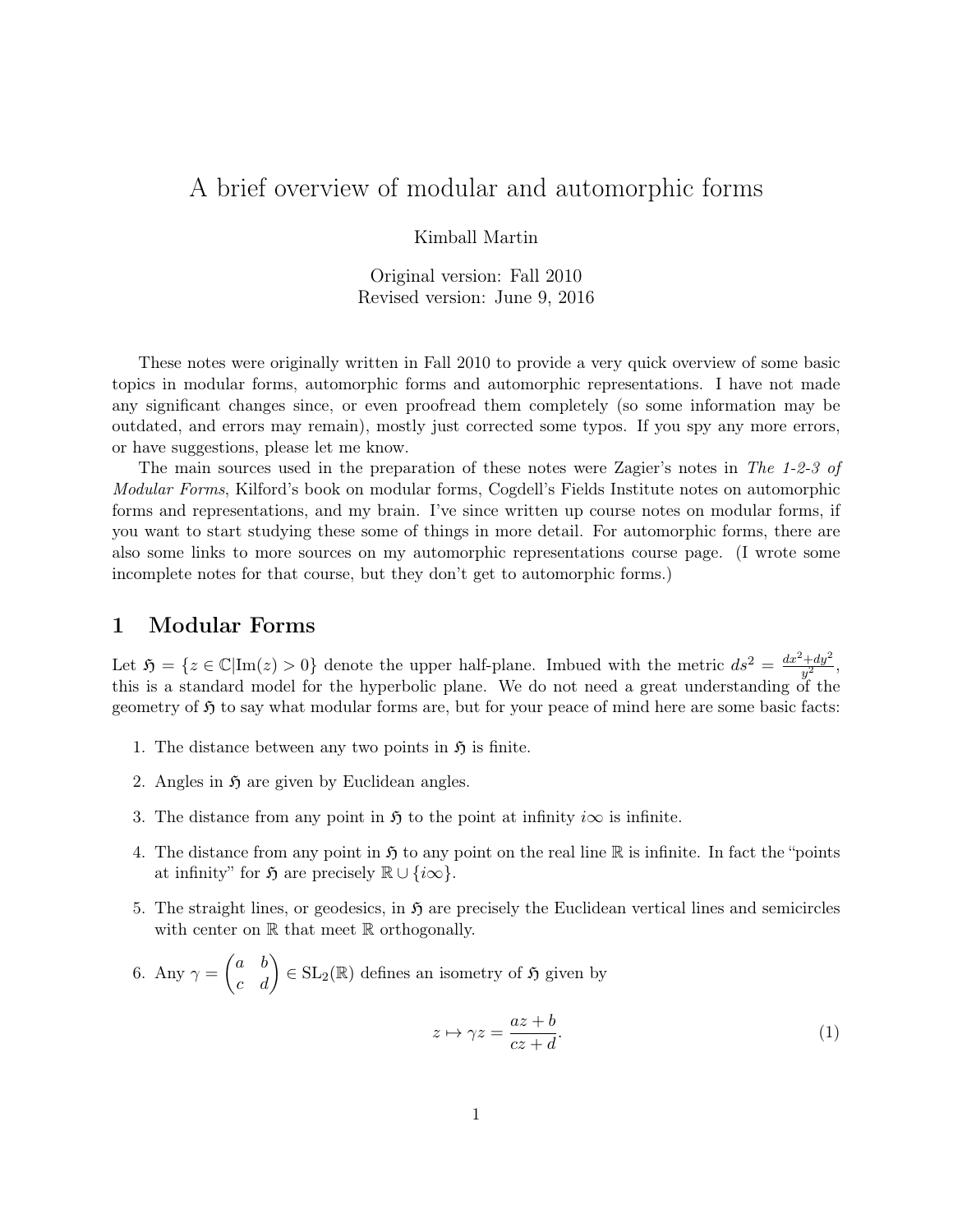Note  $\begin{pmatrix} -1 & 0 \\ 0 & 0 \end{pmatrix}$  $0 -1$  $z = \frac{-z}{-1} = z$ , i.e.,  $-I$  acts trivially on  $\mathfrak{H}$ . In fact,  $PSL_2(\mathbb{R}) = SL_2(\mathbb{R}) / \{\pm I\}$ is the group of all orientation-preserving isometries of  $\mathfrak{H}$ .

In number theory, the most important groups of isometries are the *congruence (or modular)* subgroups

$$
\Gamma_0(N) = \left\{ \begin{pmatrix} a & b \\ c & d \end{pmatrix} \in \text{PSL}_2(\mathbb{Z}) | c \equiv 0 \mod N \right\},\
$$

for  $N \in \mathbb{N}$ . (We view elements of  $PSL_2(\mathbb{R})$  or  $PSL_2(\mathbb{Z})$  as  $2 \times 2$  matrices in  $SL_2(\mathbb{R})$  or  $SL_2(\mathbb{Z})$ , up to a  $\pm$  sign.) We call N the level of  $\Gamma_0(N)$ . Note the congruence subgroup of level 1,  $\Gamma_0(1) = \text{PSL}_2(\mathbb{Z})$ , which is called the *full modular group*.

The  $\Gamma_0(N)$  equivalence classes of the points at infinity  $\mathbb{Q} \cup \{i\infty\}$  are called the *cusps* of  $\Gamma_0(N)$ . The number of cusps will always be finite. For  $N = 1$ , there is only one cusp, which we denote  $i\infty$ .

**Definition 1.1.** Let  $f : \mathfrak{H} \to \mathbb{C}$  be a holomorphic function and  $k \in \mathbb{N} \cup \{0\}$ . We say f is a (holomorphic) modular form of weight k and level N if

$$
f(\gamma z) = (cz+d)^k f(z) \text{ for } z \in \mathfrak{H}, \gamma = \begin{pmatrix} a & b \\ c & d \end{pmatrix} \in \Gamma_0(N), \tag{2}
$$

and f is "holomorphic at each cusp" of  $\Gamma_0(N)$ . Denote the space of modular forms of weight k and level N by  $M_k(N)$ .

We will not explain precisely the notion of being holomorphic at a cusp, but simply say that it means there is a reasonable (in fact polynomial) growth condition on  $f(z)$  as z tends to a point at infinity for  $\mathfrak{H}$ .

One may also define more general spaces of modular forms by generalizing the modular transformation law (2). Precisely, one may consider modular forms for an arbitrary discrete subgroup Γ of  $PSL_2(\mathbb{Z})$  by replacing  $\Gamma_0(N)$  with  $\Gamma$  in (2). One may also consider modular forms with character  $\chi$  as satisfying

$$
f(\gamma z) = \chi(d)(cz+d)^k f(z)
$$
 for  $z \in \mathfrak{H}$ ,  $\gamma = \begin{pmatrix} a & b \\ c & d \end{pmatrix} \in \Gamma_0(N)$ ,

where  $\chi$  is a Dirichlet character modulo N.

## Fourier expansion

Let  $f \in M_k(N)$ . Note  $T = \begin{pmatrix} 1 & 1 \\ 0 & 1 \end{pmatrix} \in \Gamma_0(N)$  for all N. Then (2) with  $\gamma = T$  simply says  $f(z + 1) = f(z)$ , i.e., f is periodic. Hence it has a Fourier expansion

$$
f(z) = \sum_{n \in \mathbb{Z}} a_n e^{2\pi i n z}.
$$

We put  $q = e^{2\pi i z}$  and  $F(q) = f(z)$ . Note as  $z \to i\infty$ ,  $q \to 0$ . Hence the Fourier expansion (or q-expansion)

$$
f(z) = F(q) = \sum a_n q^n
$$

may be alternatively viewed as a "power series" expansion of  $F(q)$  at  $q = 0$ , i.e., it is a "power series" expansion of  $f(z)$  at the cusp  $z = i\infty$ . Here "power series" is in quotes because we allow negative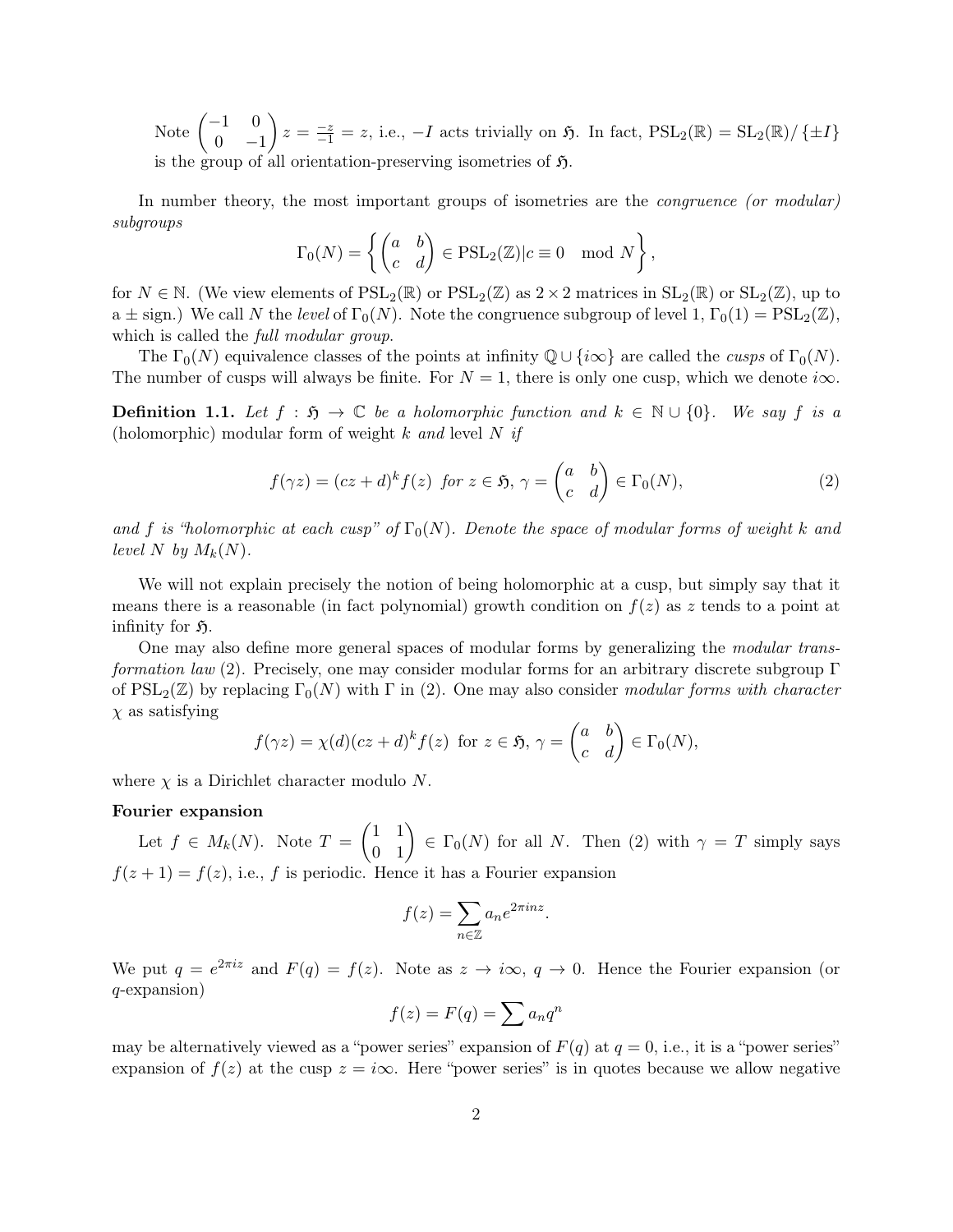exponents n also. In fact, a priori, from the Fourier expansion  $a_n$  may be nonzero for infinitely many negative n. However, the condition that  $f(z)$  is holomorphic at the cusp  $z = i\infty$  means that  $a_n = 0$  for  $n < 0$ <sup>1</sup>. Thus the q-expansion above is indeed the power series expansion for  $f(z)$  at  $z = i\infty$ .

As mentioned above, in the case  $N = 1$ ,  $z = i\infty$  is the only cusp of  $\Gamma_0(1) = \text{PSL}_2(\mathbb{Z})$ . But for higher levels N,  $\Gamma_0(N)$  has multiple cusps and there is a similar Fourier or q-expansion  $\sum_{n\geq 0} a_n q^n$ about each cusp.

**Definition 1.2.** Let  $f \in M_k(N)$ . We say f is a cusp form if f vanishes at each cusp, i.e., if  $a_0 = 0$ in the q-expansion

$$
f(z) = \sum_{n \ge 0} a_n q^n
$$

about any cusp of  $\Gamma_0(N)$ . The space of cusp forms in  $M_k(N)$  is denoted  $S_k(N)$ .

Note for (most)  $N > 1$ , to check if f is a cusp form we need to check the constant term of multiple Fourier expansions, not just one. Cusp forms are the most interesting modular forms, and their Fourier coefficients provide arithmetic information, as we will see below.

#### Algebraic structure

Note that if  $f, g \in M_k(N)$  and  $c \in \mathbb{C}$ , then  $cf + g \in M_k(N)$ . Hence  $M_k(N)$  is a  $\mathbb{C}$ -vector space. An important fact is that for fixed k, N, the space  $M_k(N)$  is finite dimensional.

If  $f \in M_k(N)$  and  $g \in M_\ell(N)$ , then it is easy to see  $f \cdot g \in M_{k+\ell}(N)$ .

Note that if  $M|N$ , then  $\Gamma_0(N) \subseteq \Gamma_0(M)$ . So if  $f \in M_k(M)$ , the modular transformation law (2) for  $\Gamma_0(M)$  automatically gives the transformation law for  $\Gamma_0(N)$ , i.e., we also know  $f \in M_k(N)$ . Hence we always have dim  $M_k(N) \geq M_k(M)$ .

All of the above remarks apply equally to the space of cusp forms:  $S_k(N)$  is a finite dimensional C-vector space; the product of two cusp forms is a cusp form whose weight is a sum of the individual weights; and  $S_k(M) \subseteq S_k(N)$  for  $M|N$ . When studying  $S_k(N)$ , one is often most interested in forms which don't come from a smaller level n in this trivial way. These "new forms" can be defined as follows.

One can make  $S_k(N)$  a Hilbert space with the Petersson inner product

$$
\langle f, g \rangle = \int \int_{\Gamma_0(N) \backslash \mathfrak{H}} f(z) \overline{g}(z) y^{2k-2} dx dy.
$$

Let  $S_k^{old}(N)$  be the subspace of  $S_k(N)$  spanned by elements of  $S_k(M)$  with  $M|N, M \neq N$ <sup>2</sup>. Using the Petersson inner product, we can define  $S_k^{new}(N)$  to be its orthogonal complement, so that

$$
S_k(N) = S_k^{old}(N) \oplus S_k^{new}(N).
$$

Forms in  $S_k^{old}(N)$  are called *old forms* and forms in  $S_k^{new}(N)$  are called *new forms*.

## Examples in level 1

<sup>&</sup>lt;sup>1</sup>Some people also consider modular forms where the  $a_n$ 's may be nonzero for finitely many  $n < 0$ . These are called weakly holomorphic modular forms.

<sup>&</sup>lt;sup>2</sup>I'm being a bit imprecise here. The obvious embedding  $S_k(M) \subseteq S_k(N)$  is not the only one. If  $d|_M^N$ , then  $f(z) \mapsto f(dz)$  is another such embedding, and the old space is the span of the images of these different embeddings.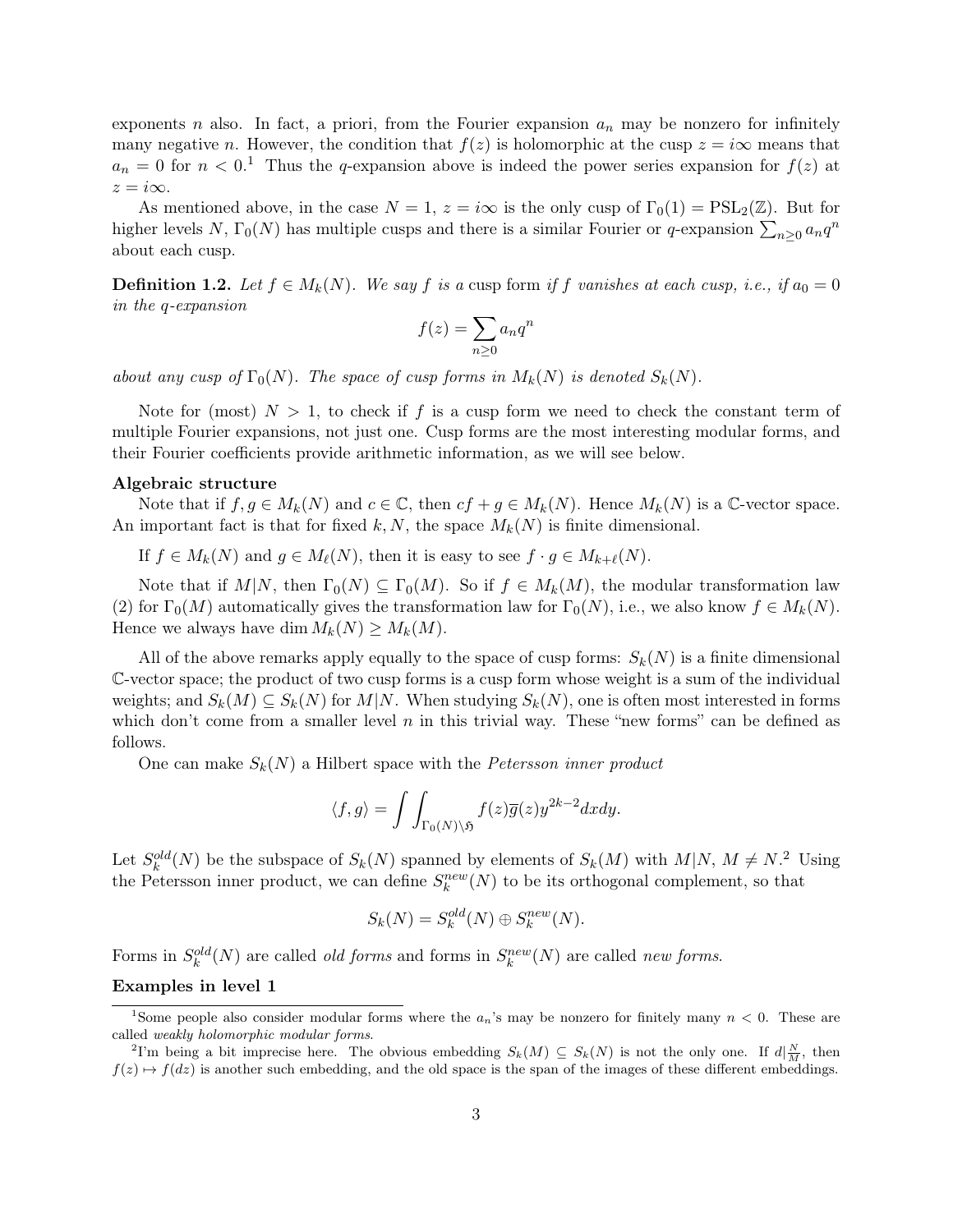For  $k \geq 4$  even, the *Eisenstein series* (of weight k and level 1)

$$
E_k(z) = \frac{1}{2} \sum_{\substack{c,d \in \mathbb{Z} \\ \gcd(c,d)=1}} \frac{1}{(cz+d)^k} \in M_k(1).
$$

It has Fourier expansion

$$
E_k(z) = \frac{(2\pi i)^k}{\zeta(k)(k-1)!} \left( -\frac{B_k}{2_k} + \sum_{n=1}^{\infty} \sigma_{k-1}(n) q^n \right),
$$

where  $B_k$  is the k-th Bernoulli number and  $\sigma_{k-1}$  is the divisor function  $\sigma_{k-1}(n) = \sum_{d|n} d^{k-1}$ . **Fact:** Any modular form of level 1, i.e., for  $PSL_2(\mathbb{Z})$ , is a polynomial in  $E_4$  and  $E_6$ . Further

$$
\dim M_k(1) = \begin{cases} \lfloor k/12 \rfloor & k \equiv 2 \mod 12\\ \lfloor k/12 \rfloor + 1 & k \equiv 0, 4, 6, 8, 10 \mod 12\\ 0 & k \text{ odd.} \end{cases}
$$

In particular, dim  $M_8(1) = 1$ . But both  $E_4^2, E_8 \in M_8(1)$  so they must be scalar multiples of each other. Comparing the first Fourier coefficient shows in fact  $E_4^2 = E_8$ . Consequently all their Fourier coefficients are equal, and this yields the following relation among divisor functions

$$
\sum_{m=1}^{n-1} \sigma_3(m)\sigma_3(n-m) = \frac{\sigma_7(n) - \sigma_3(n)}{120}.
$$

We also remark that because Eisenstein series are not cusp forms (the zero-th Fourier coefficient is nonzero), and the first cusp form does not occur until the first instance where dim  $M_k(1) = 2$ , namely  $k = 12$ . One can check that

$$
\Delta(z) = \frac{1}{1728} \left( E_4(z)^3 - E_6(z)^2 \right) \in S_{12}(1)
$$

(and is nonzero).

One can do similar Eisenstein series constructions in higher level as well.

Next, consider Jacobi's theta function

$$
\theta(z) = \sum_{n \in \mathbb{Z}} q^{n^2} = 1 + 2q + 2q^4 + 2q^9 + \cdots, \, q = e^{2\pi i z}.
$$

One can check that this is a modular form of "weight  $\frac{1}{2}$ " and level 4. (Though we haven't defined forms of half-integral weight, you can interpret this as  $\theta^2 \in S_1(4)$ .) Combinatorially it is easy to see that

$$
\theta(z)^{2k} = \sum_{n\geq 0} r_{2k}(n)q^n,
$$

i.e.,  $\theta^{2k} \in M_k(1)$  and the Fourier coefficients  $a_n = r_{2k}(n)$  are precisely the number of ways one can write n as a sum of 2k squares. Now one can compute a basis for  $M_k(1)$  in terms of Eisenstein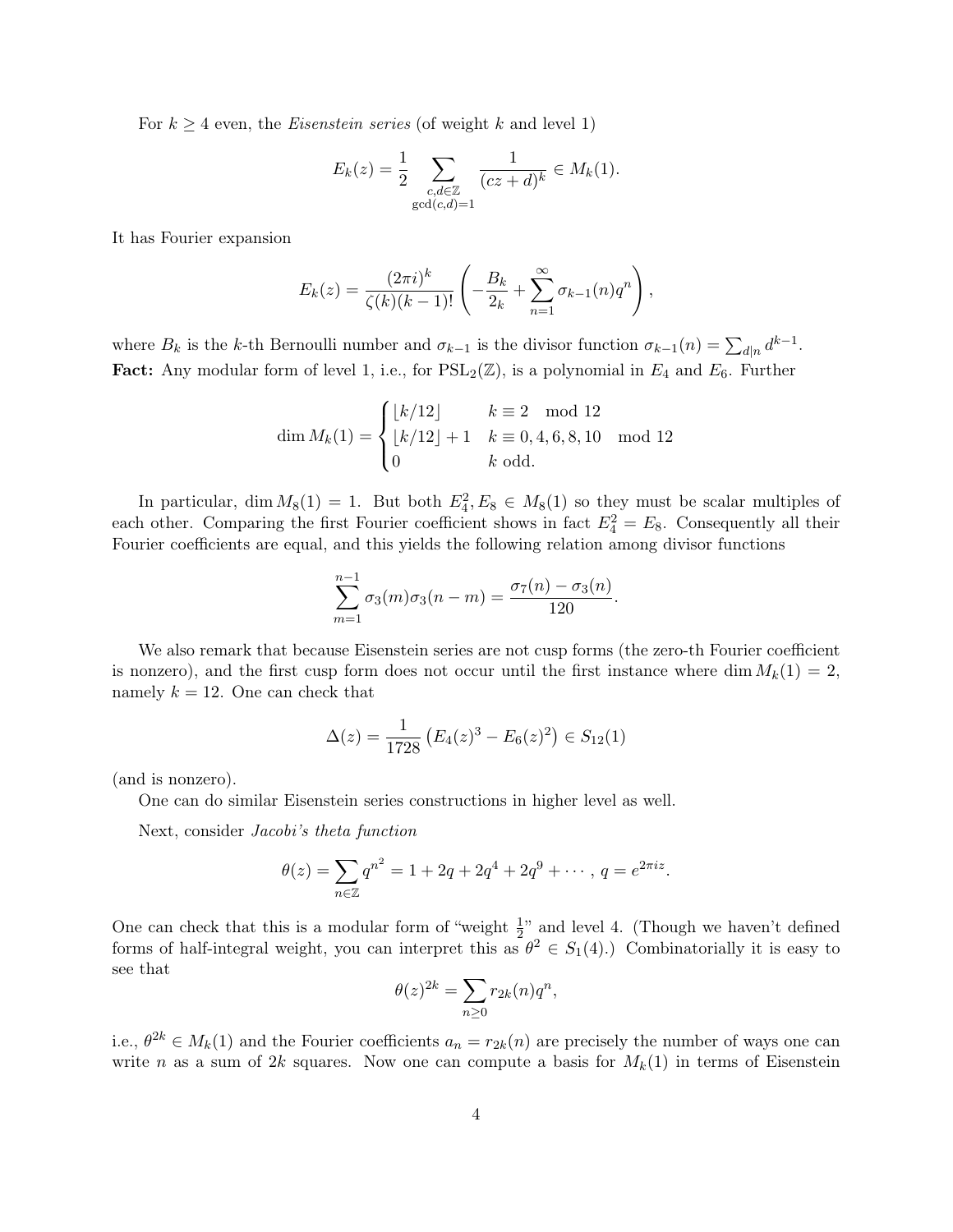series, and express  $\theta^{2k}$  in terms of this basis simply by check the first few Fourier coefficients of  $\theta^{2k}$ (how many depends upon the dimension of  $M_k(1)$ ). For example, one can show

$$
r_4(n) = 8 (\sigma_1(n) - 4\sigma_1(n/4)) = 8 \sum_{\substack{d|n\\4\nmid d}} d.
$$

(Here we interpret  $\sigma(n/4)$  to be 0 if  $n \not\equiv 0 \mod 4$ .)

### Hecke operators

For each  $m \in \mathbb{N}$ , Hecke defined a linear operator on the space  $M_k(N)$ . If  $f \in M_k(N)$  with  $f(z) = \sum a_n q^n$ , then the m-th Hecke operator  $T_m$  acts as

$$
(T_m f)(z) = \sum b_n q^n
$$

where

$$
b_n = \sum_{d|\gcd(m,n)} d^{k-1} a_{mn/d^2},
$$

assuming  $gcd(m, N) = 1$ . (One defines different operators if  $gcd(m, N) > 1$ .) Note that  $T_1 f = f$ , and for a prime  $p \nmid N$ ,

$$
(T_p f)(z) = \sum_{n \,:\, p \nmid n} a_{pn} + \sum_{n \,:\, p \mid n}^{\infty} (a_{pn} + p^{k-1} a_{n/p}) q^n.
$$

One can check that Hecke operators  $T_m, T_n$  commute when m and n are relatively prime to the level N. It is a theorem that  $S_k(N)$  has a basis of *Hecke eigenforms*  $\{f\}$ , meaning that for each such f, we have  $T_m f = \lambda_m f$  for some  $\lambda_m \in \mathbb{C}$  for all m with  $gcd(m, N) = 1$ . Looking at the first Fourier coefficient, we see  $b_1 = a_m = \lambda_m a_1$  whenever  $gcd(m, N) = 1$ .

In particular, suppose  $N = 1$  and f is a nonzero eigenform. Then  $a_1 \neq 0$  for a nonzero eigenform f, and we may normalize f by assuming  $a_1 = 1$ , i.e., replace f with  $f/a_1$ . Then the Hecke operator  $T_m$  simply acts as  $T_m f = a_m f$ , where  $a_m$  is the m-th Fourier coefficient of f. One can then conclude that the Fourier coefficients of f are multiplicative, i.e., for  $m, n$  relatively prime, we have  $a_ma_n = a_{mn}$ . This is what makes Hecke eigenforms so nice. (Something similar is true for when  $N > 1$  also, but one needs to introduce some additional operators when  $gcd(m, N) > 1$  to guarantee  $a_1 \neq 0$ —otherwise, one can have eigenforms f such that  $a_n$  is only nonzero when  $n \equiv 0 \mod p$  for some  $p|N.$ 

## L-functions

Let  $f(z) = \sum a_n q^n \in S_k(N)$ . We define its *L*-function (or *L*-series) to be

$$
L(s, f) = \sum_{n=1}^{\infty} \frac{a_n}{n^s}.
$$

Note the similarity to the Riemann zeta function  $\zeta(s) = \sum_{1}^{\infty} \frac{1}{n^{s}}$ . By Hecke's bound  $a_n = O(n^{k/2})$ , one can show  $L(s, f)$  converges for  $Re(s) > \frac{k}{2} + 1$ . Furthermore, it extends uniquely to an entire function on C and satisfies the functional equation

$$
L(s, f) = i^{k} N^{k/2 - s} (2\pi)^{2s - k} \frac{\Gamma(k - s)}{\Gamma(s)} L(k - s, g)
$$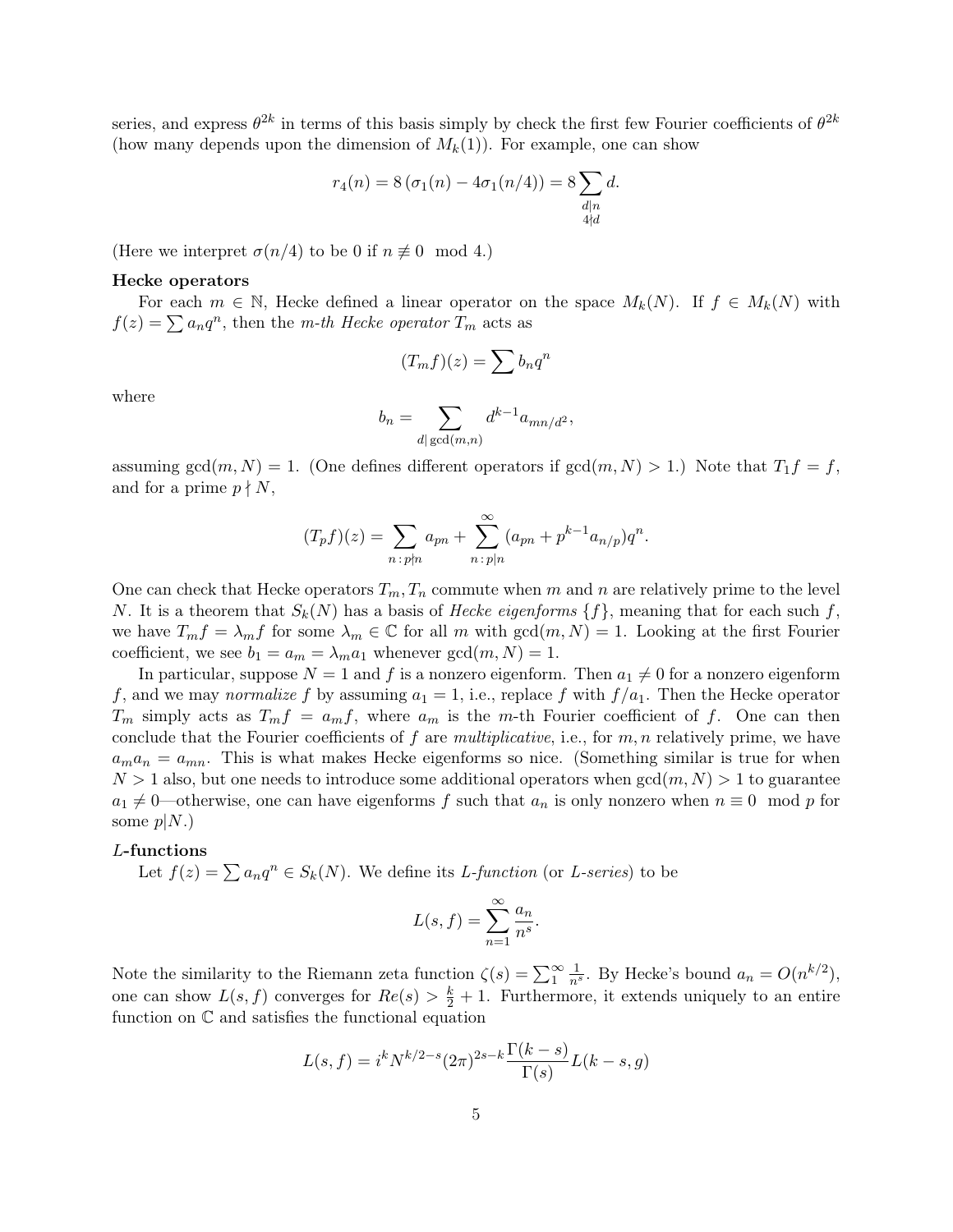where  $g(z) = N^{-k/2} z^{-k} f(-1/Nz)$ . (If  $N = 1$ , i.e.,  $\Gamma = SL_2(\mathbb{Z})$ , then  $g = f$ .)

So far this is analogous to the Riemann zeta function (except that  $\zeta(s)$  has a pole at  $s = 1$ ), but  $\zeta(s)$  has another very important feature, the *Euler product expansion*,

$$
\zeta(s) = \prod_{p} \frac{1}{1 - p^{-s}},
$$

which is valid for  $Re(s) > 1$ . In order to do the same trick for  $L(s, f)$ , we would want the Fourier coefficients  $a_n$  to be multiplicative. Well, they are if f is a Hecke eigenform, and we know such elements span  $S_k(N)$ . In this case, there is an Euler product expansion

$$
L(s, f) = \prod_{p \nmid N} \frac{1}{1 - a_p p^{-s} + p^{k-1-2s}} \cdot \prod_{p \mid N} \text{ ("bad factors").}
$$

Like the Riemann zeta function, L-functions occupy a central role in modern number theory. For one, L-functions allow you to compare objects of different types: for an elliptic curve  $E^3$ , we can also associate an L-function  $L(E, s) = \sum_{n=1}^{\infty} \frac{b_n}{n^s}$  where the  $b_n$ 's are essentially the number of points on the elliptic curve mod n (at least for n prime). Then we can say  $E$  and  $f$  are correspond if  $L(E, s) = L(f, s)$ . The fact that every elliptic curve (over Q) corresponds to a modular form (of weight 2) (the Taniyama–Shimura conjecture<sup>4</sup>, or now, Modularity Theorem) was one of the most spectacular mathematical accomplishments of the 20th century. (It's still not known in general for elliptic curves over other number fields). Moreover, the analytic properties of  $L(f, s)$  give important information on the  $a_n$ 's. Another important feature is that the values  $L(f, s)$  at certain special values of s (e.g., the *central value*  $L(f, k/2)$ ) carry interesting arithmetic information (e.g., about the  $a_n$ 's).

A useful variant that is often studied is the *twisted L-function*. If  $\chi$  is a Dirichlet character, one can consider the twist

$$
L(f, s; \chi) = L(f \otimes \chi, s) = \sum \frac{\chi(n)a_n}{n^s}.
$$

This is a sort of hybrid between Dirichlet's L-functions and  $L(f, s)$ .

Generalizations. One can generalize the notion of modular forms to functions on higher-dimensional analogues of the upper-half plane  $\mathfrak{H}$ . There are different ways to do this, and one ends up with different kinds of generalized modular forms such as Hilbert modular forms, Siegel modular forms and Jacobi forms. Additionally, one can consider "anti-holomorphic" analogues of modular forms called Maass forms. To differentiate the original notion of modular forms from these generalizations, one sometimes calls the modular forms we've defined elliptic modular forms (this terminology does not mean they all correspond to elliptic curves, however).

# 2 Automorphic Forms

## Classical automorphic forms

<sup>&</sup>lt;sup>3</sup>An elliptic curve is a (smooth) cubic curve of the form  $y^2 = x^3 + ax + b$ . They arise in many number theory problems. See for instance the section of sums of cubes in my notes Sums of squares, sums of cubes, and modern number theory, which explain part of the role elliptic curves and modular forms play in determining what numbers are sums of two (rational) cubes.

<sup>&</sup>lt;sup>4</sup>A way to construct elliptic curves from weight 2 modular forms with integral Fourier coefficients was known earlier by Eichler–Shimura. The Taniyama–Shimura conjecture essentially says one gets all elliptic curves this way.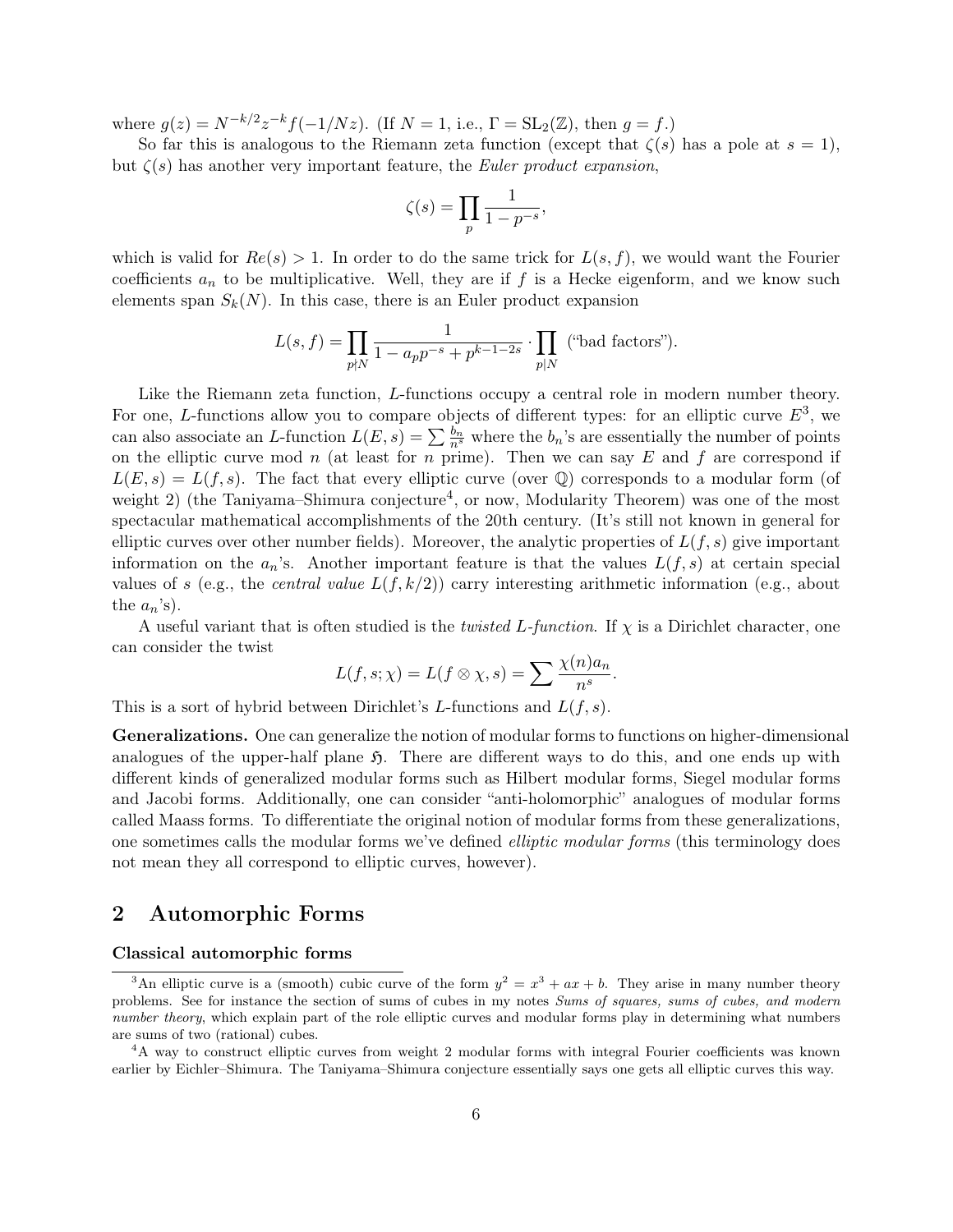Recall the group of orientation-preserving isometries of  $\mathfrak{H}$  is  $G = \text{PSL}_2(\mathbb{R})$  (and the action was given above). Let K be the subgroup of G stabilizing  $i \in \mathfrak{H}$ . It is easy to see that  $K = SO(2)/\{\pm I\}$ . Since G acts transitively on  $\mathfrak{H}$ , we may in fact identify  $\mathfrak{H}$  with the quotient space

$$
\mathfrak{H}=G/K.
$$

Let  $f \in M_k(N)$  and  $\Gamma = \Gamma_0(N)$ . Since  $f : \mathfrak{H} \to \mathbb{C}$  we may lift  $f : G \to \mathbb{C}$ , and f satisfies

$$
f\left(\begin{pmatrix} a & b \\ c & d \end{pmatrix} g\right) = (cz+d)^k f(g), \begin{pmatrix} a & b \\ c & d \end{pmatrix} \in \Gamma.
$$

Consider the function

$$
\phi: G \to \mathbb{C}
$$

given by

$$
\phi\left(\begin{pmatrix} a & b \\ c & d \end{pmatrix}\right) = (cz+d)^{-k} f\left(\begin{pmatrix} a & b \\ c & d \end{pmatrix}\right).
$$

It is evident that  $\phi(\gamma) = f(1)$  is constant for  $\gamma \in \Gamma$ . Moreover, one can check that

(i) [automorphy]  $\phi(\gamma g) = \phi(g)$  for  $\gamma \in \Gamma$ ; and

(ii-a) 
$$
\phi(gk_{\theta}) = e^{k\pi i\theta}\phi(g)
$$
 for  $k_{\theta} = \begin{pmatrix} \cos\theta & \sin\theta \\ -\sin\theta & \cos\theta \end{pmatrix} \in K$  if  $\Gamma = \text{PSL}_2(\mathbb{Z})$ .

If  $\Gamma \neq \text{PSL}_2(\mathbb{Z})$ , the analogue of (ii-a) is more complicated, but can abstractly be described as

(ii) [K-finiteness] the vector-space  $\langle \varphi_k(g) := \phi(gk)|k \in K \rangle \subset C^{\infty}(G)$  is finite dimensional.

Note that (ii-a) implies the vector-space  $\langle \varphi_k(g)|k \in K \rangle$  is 1-dimensional, so (ii) is a generalization of (ii-a).

**Definition 2.1.** Let  $\Gamma \subset G$  be a discrete subgroup, e.g.,  $\Gamma = \Gamma_0(N)$ . An automorphic form for  $\Gamma$  is a smooth function  $\phi : G \to \mathbb{C}$  satisfying conditions (i) and (ii) above, as well as (iii) a differential condition and (iv) "moderate growth" condition.

We will not worry about the details of (iii) and (iv), but just remark that they essentially correspond to the conditions of (iii') holomorphy of f on  $\mathfrak{H}$  and (iv') holomorphy of f at the cusps. In fact (iii) is more general that (iii'), so that the non-holomorphic analogues of modular forms, Maass forms, are included in the definition of automorphic forms.

Note that any modular form f corresponds to an automorphic form  $\phi$ , and what is going on is the following. We may view f as a function on G which is invariant under K and satisfies some transformation property for Γ. We can exchange f for a function  $\phi$  which is invariant under Γ and satisfies some transformation property for K. Often  $\phi$  is more convenient to work with than f, and automorphic forms generalize more naturally than modular forms, and are amenable to study with adèles (and therefore a local-global approach) and representation theory.

One can define classical automorphic forms for symmetric spaces  $G/K$  (generalizations of  $\mathfrak{H}$ ) as follows. Let G be an algebraic group<sup>5</sup> over  $\mathbb R$ , which you can think of a group of matrices defined by polynomial equations. For example  $G = GL_n(\mathbb{R})$ ,  $SL_n(\mathbb{R})$ ,  $SO(n)$  or

$$
\mathrm{Sp}_{2n}(\mathbb{R}) = \left\{ g \in \mathrm{SL}_{2n}(\mathbb{R}) : {}^{t}g \begin{pmatrix} I \\ -I \end{pmatrix} g = \begin{pmatrix} I \\ -I \end{pmatrix} \right\}.
$$

 ${}^{5}$ For those who know about algebraic groups, we assume affine, connected, reductive here.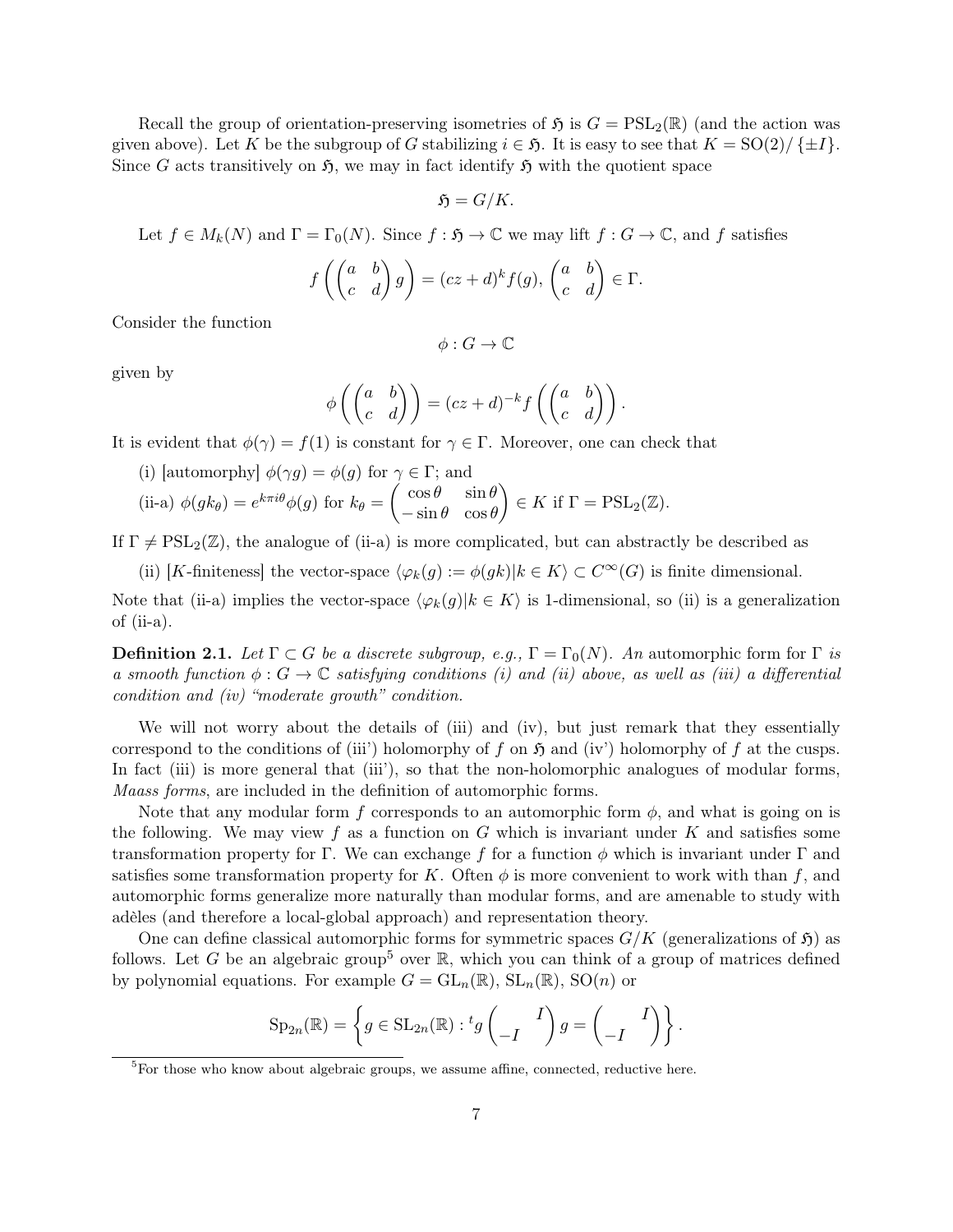This latter example is called the *symplectic group* of rank n. Let  $K$  be a maximal compact subgroup of G, and  $\Gamma$  a discrete subgroup of G. Then  $\phi \in C^{\infty}(G)$  is an automorphic form for  $\Gamma$  if (i), (ii), (iii) and (iv) hold. Siegel modular forms are (essentially) automorphic forms on  $Sp_4(\mathbb{R})$  (or more generally  $Sp_{2n}(\mathbb{R})$ . They are important in the theory of quadratic forms.

## Adelic automorphic forms

There are basically two ways of looking at automorphic forms, the classical way described above, and the *adelic* approach. The adelic approach, while considerably more involved, has a number of advantages.

For a number field  $F$ , recall the adèles of  $F$  are the ring

$$
\mathbb{A}_F = \left\{ (x_v) \in \prod_v F_v | x_v \in \mathcal{O}_{F_v} \text{ for almost all (finite) places } v \right\},\
$$

where  $\{v\}$  is the set of places of F and  $F_v$  denotes the completion of F with respect to v. Let G be an algebraic group over F, e.g.,  $G = GL(n)$ ,  $G = PSL(n)$ ,  $G = SO(n)$  or  $G = Sp(n)$ . For example if  $G = GL(n)$ , then  $G(F)$  denotes  $GL_n(F)$  and  $G(\mathbb{A}_F)$  means  $GL_n(\mathbb{A}_F)$ .

**Definition 2.2.** Let K be a maximal compact subgroup of  $G(\mathbb{A}_F)$ . A smooth function  $\phi : G(\mathbb{A}_F) \to$  $\mathbb C$  is a (*K*-finite) automorphic form if

- (i) [automorphy]  $\phi(\gamma g) = \phi(g)$  for all  $\gamma \in G(F)$
- (ii) [K-finiteness] the space  $\langle \phi(gk)|k \in K \rangle$  is finite dimensional
- (iii)  $\phi$  satisfies a differential condition
- (iv)  $\phi$  is of moderate growth.

One also looks at larger classes of *smooth automorphic forms* or  $L^2$  *automorphic forms*, depending on the application and/or tools one wants to use.

## Example: classical modular forms

Let  $f \in M_k(1)$ . Then we saw above this can be transformed into a classical automorphic form  $\phi$  on  $PSL_2(\mathbb{R}),$ 

$$
\phi:\Gamma\backslash\mathrm{PSL}_2(\mathbb{R})\to\mathbb{C}
$$

where  $\Gamma = SL_2(\mathbb{Z})$ . Let  $F = \mathbb{Q}$ ,  $G = GL(2)$  and  $Z \simeq GL(1)$  denote the center of G. A maximal compact open subgroup of  $G(\mathbb{A}_{\mathbb{Q}})$  is  $K = K_f \times SO(2)$ , where  $K_f = \prod_{p < \infty} G(\mathbb{Z}_p)$ . One has the isomorphism

$$
Z(\mathbb{A})G(\mathbb{Q})\backslash G(\mathbb{A})/K_f\simeq \Gamma\backslash \mathrm{PSL}_2(\mathbb{R}),
$$

from whence it follows that  $\phi$  lifts to a (smooth) function on

$$
\phi: G(\mathbb{A}) \to \mathbb{C}
$$

which is left-invariant under  $G(\mathbb{Q})$ , i.e.,  $\phi$  satisfies the automorphy condition (i) above. As you might guess, it satisfies (ii)–(iv) also, and this provides the passage from modular forms of level 1 to adelic automorphic forms. The passage for modular forms of level  $N$  is similar: it follows because there is a subgroup  $K_N \subset K_f$  such that

$$
Z(\mathbb{A})G(\mathbb{Q})\backslash G(\mathbb{A})/K_N\simeq \Gamma_0(N)\backslash \mathrm{PSL}_2(\mathbb{R}).
$$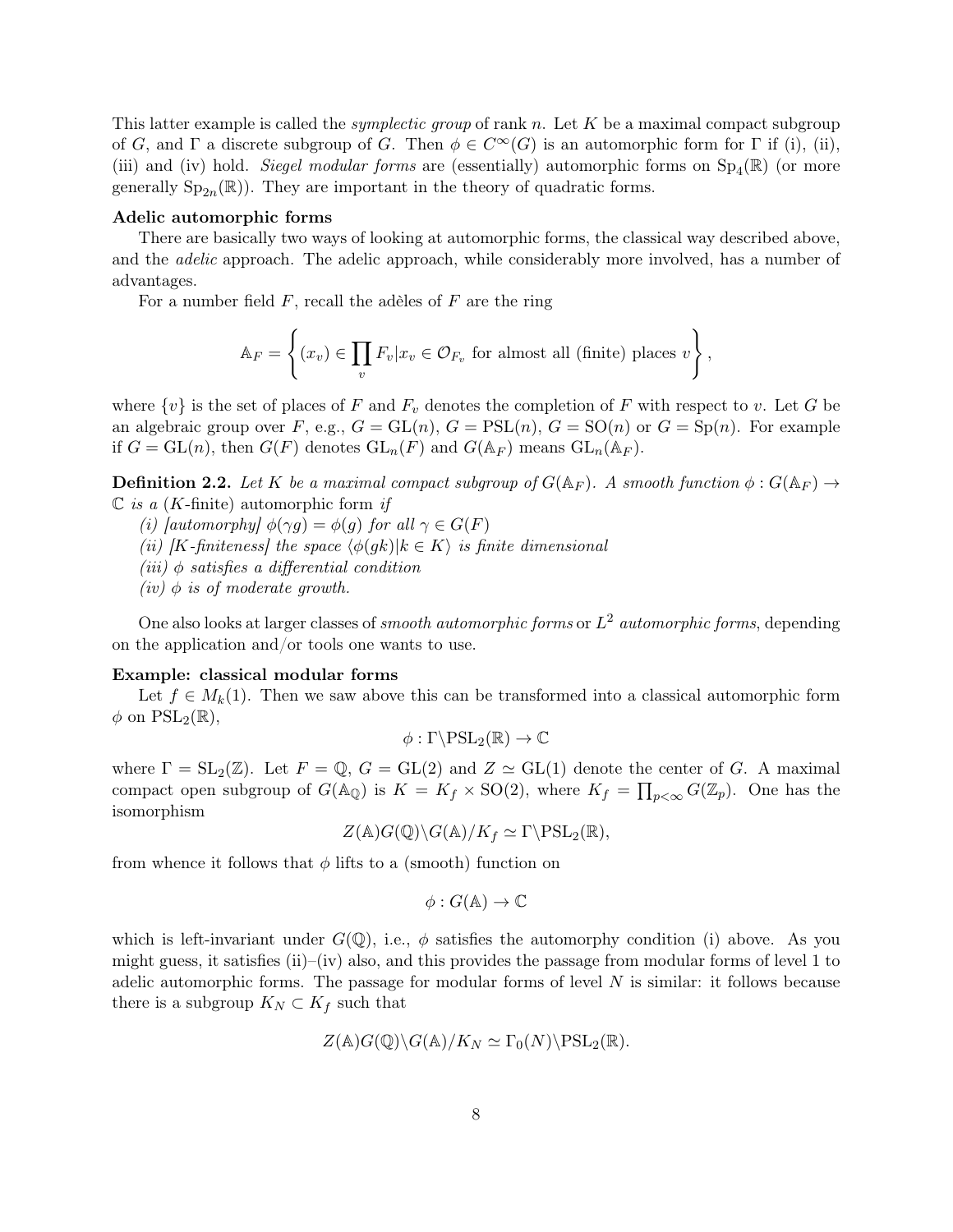One generalization of classical modular forms is that of Hilbert modular forms. They are easier to describe in adelic language than classical language: namely, they are just automorphic forms on  $GL_2(\mathbb{A}_F)$  where F is a totally real number field.

## Cusp forms

The notion of a classical cusp form generalizes naturally to automorphic forms. We will skip the motivation and explain how things work for  $G = GL(n)$ . We call a subgroup  $P \subset G$  a parabolic subgroup if, up to conjugation, it is of the form

$$
P = \left\{ \begin{pmatrix} g_1 & * & \cdots & * \\ 0 & g_2 & \cdots & * \\ \vdots & & & \vdots \\ 0 & \cdots & \cdots & g_r \end{pmatrix} \middle| g_i \in \text{GL}(n_i) \right\}
$$

where  $n_1 + \cdots + n_r = n$ . We can decompose  $P = MN$  where  $M \simeq GL_{n_1} \cdots GL_{n_r}$  is the Levi subgroup and  $N$  is the unipotent subgroup

$$
U = \left\{ \begin{pmatrix} I_{n_1} & * & \cdots & * \\ 0 & I_{n_2} & \cdots & * \\ \vdots & & & \vdots \\ 0 & \cdots & \cdots & I_{n_r} \end{pmatrix} \right\}.
$$

For example, if  $G = GL(2)$ , then up to conjugation there is one proper parabolic subgroup with corresponding Levi and unipotent

$$
P = \left\{ \begin{pmatrix} * & * \\ & * \end{pmatrix} \right\}, M = \left\{ \begin{pmatrix} * & * \\ & * \end{pmatrix} \right\}, N = \left\{ \begin{pmatrix} 1 & * \\ & 1 \end{pmatrix} \right\}.
$$

(Technically  $P = G$  is also a parabolic subgroup, in which case  $M = G$  and  $U = I$ .) If  $G = GL(3)$ , then up to conjugation there are two proper parabolic subgroups

$$
P_1 = \left\{ \begin{pmatrix} * & * & * \\ * & * & * \\ & & * \end{pmatrix} \right\}, M_1 = \left\{ \begin{pmatrix} * & * \\ * & * \\ & & * \end{pmatrix} \right\}, N_2 = \left\{ \begin{pmatrix} 1 & 0 & * \\ 0 & 1 & * \\ & & 1 \end{pmatrix} \right\}.
$$

and

$$
P_2 = \left\{ \begin{pmatrix} * & * & * \\ & * & * \\ & & * \end{pmatrix} \right\}, M_2 = \left\{ \begin{pmatrix} * & * \\ & * & * \\ & & * \end{pmatrix} \right\}, N_2 = \left\{ \begin{pmatrix} 1 & * & * \\ & 1 & * \\ & & 1 \end{pmatrix} \right\}
$$

.

Note  $P_2 \subset P_1$ , so  $P_1$  is called a maximal parabolic. One can similarly define parabolic and unipotent subgroups for other algebraic groups G.

**Definition 2.3.** Let G be an algebraic group and  $\phi$  be an automorphic form on  $G(\mathbb{A}_F)$ . We say  $\phi$ is a cusp form if

$$
\int_{N(F)\backslash N(\mathbb{A})}\phi(n)dn=0
$$

 $for\ all\ nontrivial\ unipotent\ subgroups\ N\subset G.^6$ 

<sup>&</sup>lt;sup>6</sup>By this, I mean all N appearing in the decomposition of a proper parabolic  $P = MN$ , not arbitrary subgroups of unipotent matrices. Technically these  $N$  are called unipotent radicals of parabolics.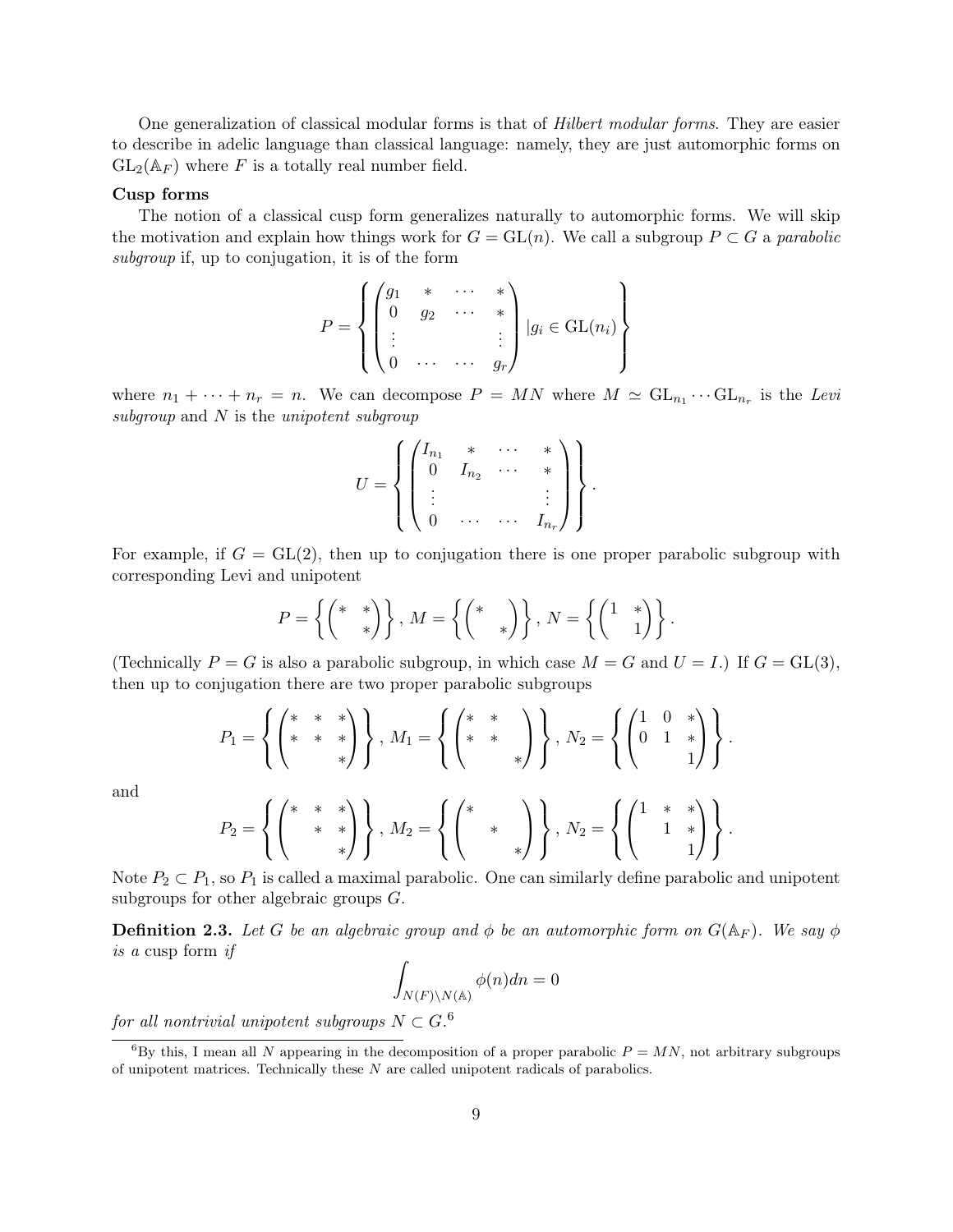Note the integral over the quotient  $N(F)\N(A)$  makes sense since  $\phi$  is left invariant by any  $g \in G(F)$ , hence  $n \in N(F)$ . Furthermore  $N(F) \backslash N(A)$  is compact, so the integral necessarily converges.

### Automorphic representations

Let G be an algebraic group over F and  $\mathcal{A}(G(F) \backslash G(\mathbb{A}_F))$  be the space of automorphic forms on  $G(\mathbb{A}_F)$ . It is essentially true that  $G(\mathbb{A}_F)$  acts on  $\mathcal{A}(G(F)\backslash G(\mathbb{A}_F))$  by right translation.<sup>7</sup> Namely,

$$
(g \cdot \phi)(x) = \phi(xg).
$$

(This is true for  $L^2$  automorphic forms, but there are some technicalities at the infinite places for K-finite or smooth automorphic forms. So if you want the statements to be more-or-less technically correct, just assume that we are talking about  $L^2$  automorphic forms.) For each  $\phi$ , we can consider the representation  $(\pi_{\phi}, V_{\phi})$  where  $V_{\phi} = G(\mathbb{A}_F) \cdot \phi$ . These are *automorphic representations* of  $G(\mathbb{A}_F)$ . They are in general infinite dimensional. If  $\phi$  is cuspidal, we say  $\pi_{\phi}$  is a cuspidal automorphic representation.

One way to think of this is that we can decompose the space of cusp forms  $\mathcal{A}_{\text{cusp}}(G(F)\backslash G(\mathbb{A}_F))$ as

$$
\mathcal{A}_{\mathrm{cusp}}(G(F)\backslash G(\mathbb{A}_F))=\bigoplus_{\pi}V_{\pi},
$$

where the  $V_{\pi}$ 's are the irreducible constituents under the action of  $G(\mathbb{A}_F)$ . Then the cuspidal automorphic representations are these  $V_{\pi}$ 's. (A similar statement is true for the non-cuspidal representations.) Looking at automorphic representations is essentially the same as looking at automorphic forms, and it allows for the use of representation theory.

In this business, one typically wants to decompose global (adelic) objects into products of local objects. If  $\pi$  is an automorphic representation, then it decomposes into a product of local representations

$$
\pi=\otimes_v\pi_v
$$

where  $\pi_v$  is a representation of  $G(F_v)$ .

Note if  $G = GL(1)$ , then  $G(F) \backslash G(\mathbb{A}_F) = GL_1(F) \backslash GL_1(\mathbb{A}_F) = F^\times \backslash \mathbb{A}_F^\times = C_F$ , the idèle class group of F! Hence automorphic forms on G are just functions on  $C_F$ , and automorphic representations are precisely the idèle class characters  $\chi$  for F, which can be decomposed into a tensor product of local representations  $\chi_v : F_v \to \mathbb{C}^{\times}$ .

If  $G = GL(2)$ ,  $F = \mathbb{Q}$ , and  $\phi$  comes from a classical modular eigenform  $f \in S_k(N)$ , consider the associated automorphic representation  $\pi = \pi_{\phi}$ . In the decomposition  $\pi = \otimes_v \pi_v = \otimes_p \pi_p \otimes \pi_{\infty}$ , one can determine  $\pi_{\infty}$  just from the weight k of f, and  $\pi_p$  is determined by the eigenvalue  $\lambda_p$  of the Hecke operator  $T_p$  acting on  $f: T_p f = \lambda_p f$ .

## Local representations

To study the automorphic representation  $\pi = \otimes_v \pi_v$  above, one wants to understand the local representations  $\pi_v$ . Assume v is finite, so  $K_v = G(\mathcal{O}_{F_v})$  is a maximal compact subgroup of  $G(F_v)$ . Each  $\pi_v$  is an *admissible* representation of  $G(F_v)$ , meaning  $\pi_v|_{K_v}$  has a finite-dimensional invariant subspace. Further  $\pi_v$  is unramified for almost all v, meaning  $\pi_v|_{K_v}$  as a 1-dimensional invariant subspace, i.e., there is a vector  $\phi_v \in \pi_v$  which is fixed under the action of  $K_v$ .

<sup>&</sup>lt;sup>7</sup>One typically mods out by the center (possibly with a character) if the center is not compact, but for simplicity I'll ignore this.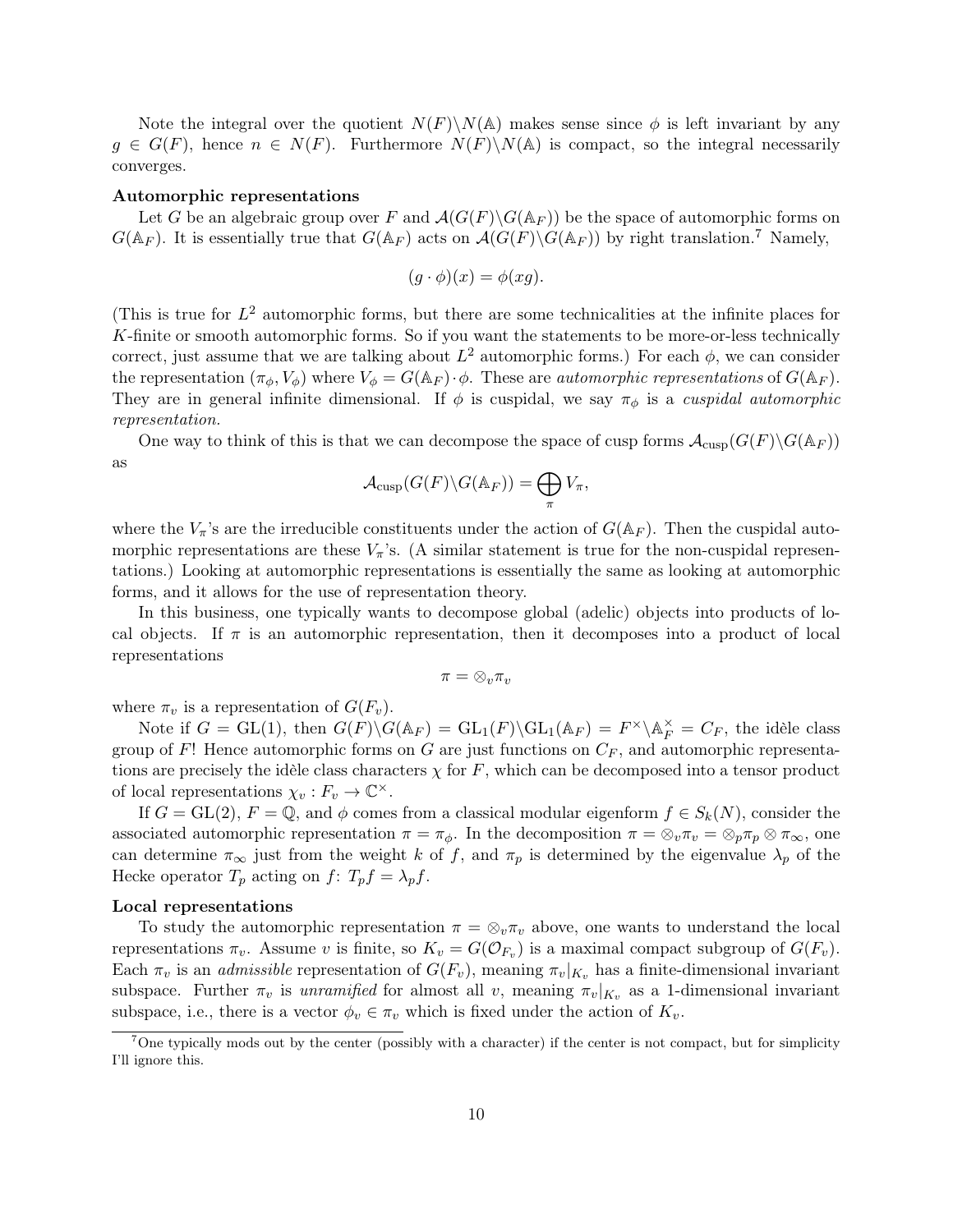To understand the local representations  $\pi_v$ , one first wants a classification of the irreducible admissible representations of  $G(F_v)$ . Let us suppose  $G = GL(2)$ . The simplest way to construct representations of  $GL_2(F_v)$  is via principal series. Namely, let  $\chi_1$  and  $\chi_2$  be two characters of  $F_v^{\times}$ . Then one can define a character of the standard parabolic subgroup P by

$$
\begin{pmatrix} a & b \end{pmatrix} \begin{pmatrix} 1 & x \ 1 & 1 \end{pmatrix} \mapsto \chi_1(a)\chi_2(b).
$$

Let  $\pi(\chi_1, \chi_2)$  be the induction of this character from P to  $GL_2(F_v)$ , which is called a principal series representation.

The irreducible admissible representations of  $GL_2(F_v)$  are

- 1-dimensional representations these never occur as local components  $\pi_v$
- special representations an irreducible component of  $\pi(\chi, \chi | \cdot |^{\pm 1})$ , which is not irreducible
- irreducible principal series  $\pi(\chi_1, \chi_2)$  where  $\chi_1 \neq \chi_2 |\cdot|^{1}$
- supercuspidal representations irreducible representations not occurring in any principal series

The special and supercuspidal representations are ramified, and the irreducible principal series may be ramified or unramified  $(\pi(\chi_1, \chi_2))$  is unramified if  $\chi_1$  and  $\chi_2$  are). All of these types of representations occur as local components  $\pi_v$  of an automorphic representation, and they are all infinite dimensional. (This does not mean every irreducible principal series occurs as the component of a global automorphic representation, but it is a theorem that all special and supercuspidals do.) The classification for  $GL(n)$  is similar, but is more complicated for other groups.

The way to define L-functions for automorphic representations  $\pi = \otimes \pi_v$  is to define local Lfunctions  $L(s, \pi_v)$  for each  $\pi_v$ , and set

$$
L(s,\pi)=\prod L(s,\pi_v),
$$

which will converge in some right-half plane. To define  $L(s, \pi)$  and prove it has the desired properties (e.g., meromorphic continuation, functional equation) is much more complicated than for L-functions of classical modular forms, even for  $G = GL(2)$ . The case of  $G = GL(1)$  is done in Tate's thesis, which gives one a good indication of what needs to be done for the case of GL(2).

In the case of unramified principal series, for  $GL_2(\mathbb{F}_v)$ , one associates to  $\pi_v = \pi(\chi_1, \chi_2)$  the Satake parameters  $t_v = (a_v, b_v) = (\chi_1(\varpi), \chi_2(\varpi))$  where  $\varpi$  is a uniformizer for  $\mathcal{O}_{F_v}$ . (E.g., if  $F_v = \mathbb{Q}_p$ , then one can take  $\varpi = p$ .) Then the local *L*-function is defined to be

$$
L(s, \pi_v) = \frac{1}{(1 - a_v q^{-s})(1 - b_v q^{-s})}
$$

where q is the size of the residue field  $\mathcal{O}_{F_v}/\varpi \mathcal{O}_{F_v}$ .

#### Functoriality

Langlands proposed the general theory of automorphic representations as a way solve many problems in number theory and geometry. Two main conjectures in the Langlands program are (i) modularity, that Galois representations should correspond to automorphic representations, and (ii)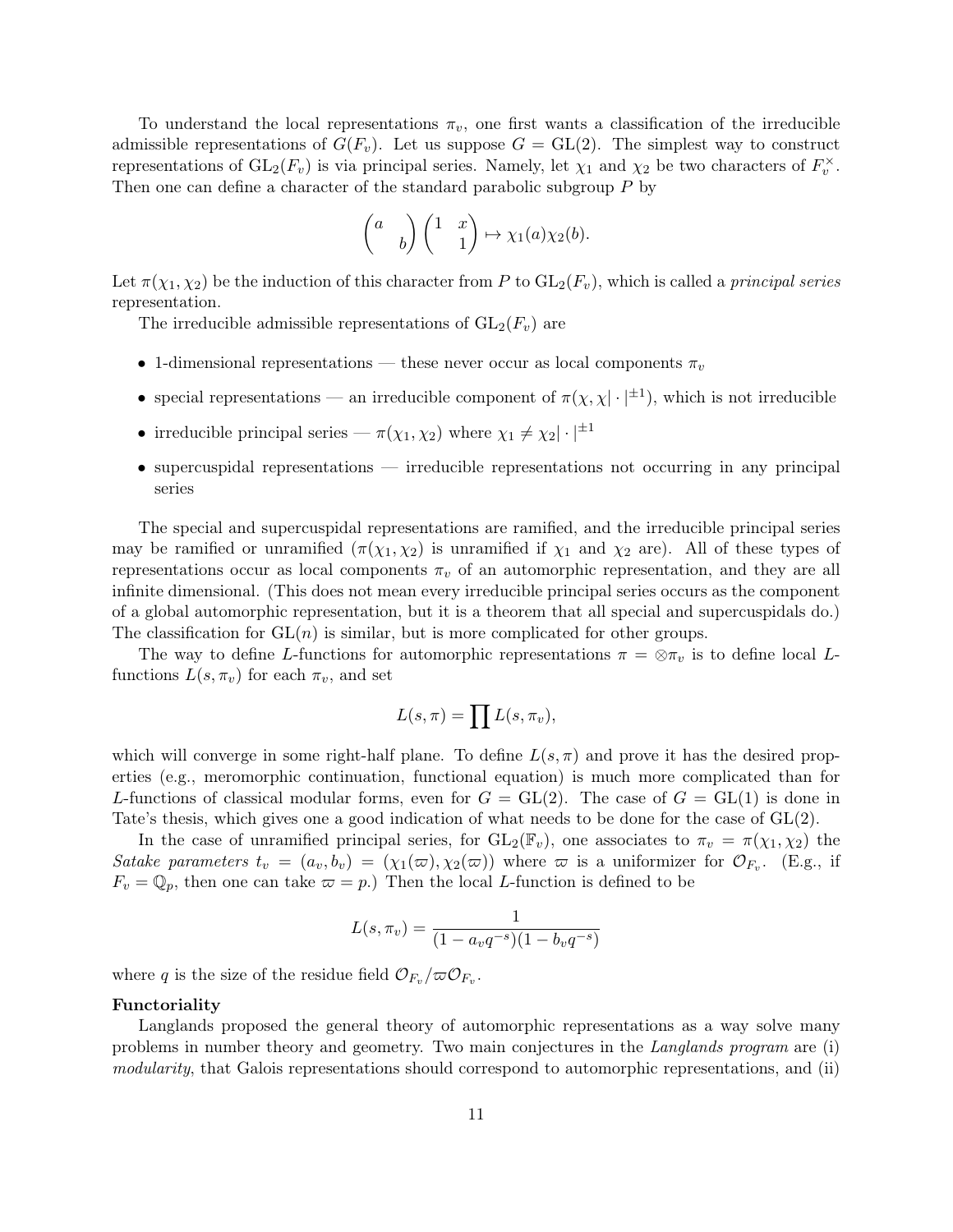functoriality. We will just say a little bit about functoriality. The naive idea is that if there is a homomorphism from G into  $H$ , then automorphic representations of G should transfer to automorphic representations of  $H$ . A less naive (and more correct) idea is that if there is a homomorphism from the dual group of G to the dual group of H, automorphic representations of G transfer to H. However in our examples, each group will be its own dual, so we can temporary delude ourselves into believing the more naive idea.

Let

$$
G = \text{GSp}(4) = \left\{ g \in \text{GL}(4) : {}^{t}g \begin{pmatrix} I \\ -I \end{pmatrix} g = \lambda(g) \begin{pmatrix} I \\ -I \end{pmatrix} \text{ for some } \lambda(g) \in \text{GL}(1) \right\}
$$

and  $H = GL(4)$ . Siegel modular forms, in addition to being viewed as automorphic representations of  $Sp_4(\mathbb{A}_F)$ , maybe viewed as automorphic representations of  $GSp_4(\mathbb{A}_F)$ , which is in some ways a nicer group to work with. (Unlike  $GSp(4)$ ,  $Sp(4)$  is not its own dual group, rather its dual group is  $SO(5)$ .) Here functoriality says that embedding  $GSp(4) \hookrightarrow GL(4)$  should yield a transfer of automorphic representations  $\pi$  of  $GSp_4(\mathbb{A}_F)$  to automorphic representations of  $GL_4(\mathbb{A}_F)$ . This transfer is known, by Asgari and Shahidi (2006), for *generic* representations  $\pi$ , but is still not known for all non-generic  $\pi$ <sup>8</sup>. A consequence of this transfer would be that one can apply results about  $GL(4)$  (which are easier to prove) to representations of  $GSp(4)$ .

Similarly, transfer of generic representations of classical groups (e.g.,  $SO(n)$ ,  $Sp(2n)$ ) to an appropriate  $GL(n)$  is known (Cogdell, Kim, Piatetski-Shapiro and Shahidi, 2004). There are several applications of these cases of functoriality.

Another interesting case of functoriality of a different flavor comes from the symmetric power lifts. Take  $G = GL(2)$ . Take a 2-dimensional vector space  $V = \langle v, w \rangle$  so  $GL(2) \simeq GL(V)$  is the group of linear isomorphisms of V with itself. Any  $q \in GL(2)$  acting on V also acts on the 3-dimensional vector space  $\text{Sym}^2(V) = \langle v \otimes v, v \otimes w, w \otimes w \rangle$ , i.e, we can view  $g \in \text{GL}(Sym^2(V)) \simeq \text{GL}(3)$ . The map

$$
Sym^2: GL(2) \to GL(3)
$$

obtained in this way is called the *symmetric square* representation of  $GL(2)$ . Similarly there is a symmetric *n*-th power representation

$$
Symn: GL(2) \to GL(n+1),
$$

for each  $n \in \mathbb{N}$ .

Here functoriality predicts that  $Sym<sup>n</sup>$  induces a transfer, called the *symmetric power lift*, of automorphic representations  $\pi$  of  $GL_2(\mathbb{A}_F)$  to automorphic representations, denoted  $Sym^n(\pi)$ , of  $GL_{n+1}(\mathbb{A}_F)$ . This is known for  $n=2,3,4$ . (It is easy to see what the local components of  $\text{Sym}^n(\pi)$ )  $\otimes \text{Sym}^n(\pi_v)$  should be, but the difficulty lies in showing the tensor product on the right actually occurs as an automorphic representation.) Suppose  $\pi$  corresponds to a classical eigen cusp form  $f(z) = \sum a_n q^n$  of weight k. Then Ramanujan conjectured

$$
|a_p| \le 2p^{(k-1)/2}.
$$

This was proved by Deligne (1974, for  $k \geq 2$ ) but generalizations, such as to Maass forms or Hilbert modular forms, are still not known. However, it would follow from knowing functoriality of all symmetric powers for  $GL(2)$ . What can be currently shown is

$$
|a_p| \le 2p^{(k-1)/2 + 7/64}
$$

<sup>&</sup>lt;sup>8</sup>Update: it's essentially known now by Arthur, at least for  $\pi$  with trivial central character.